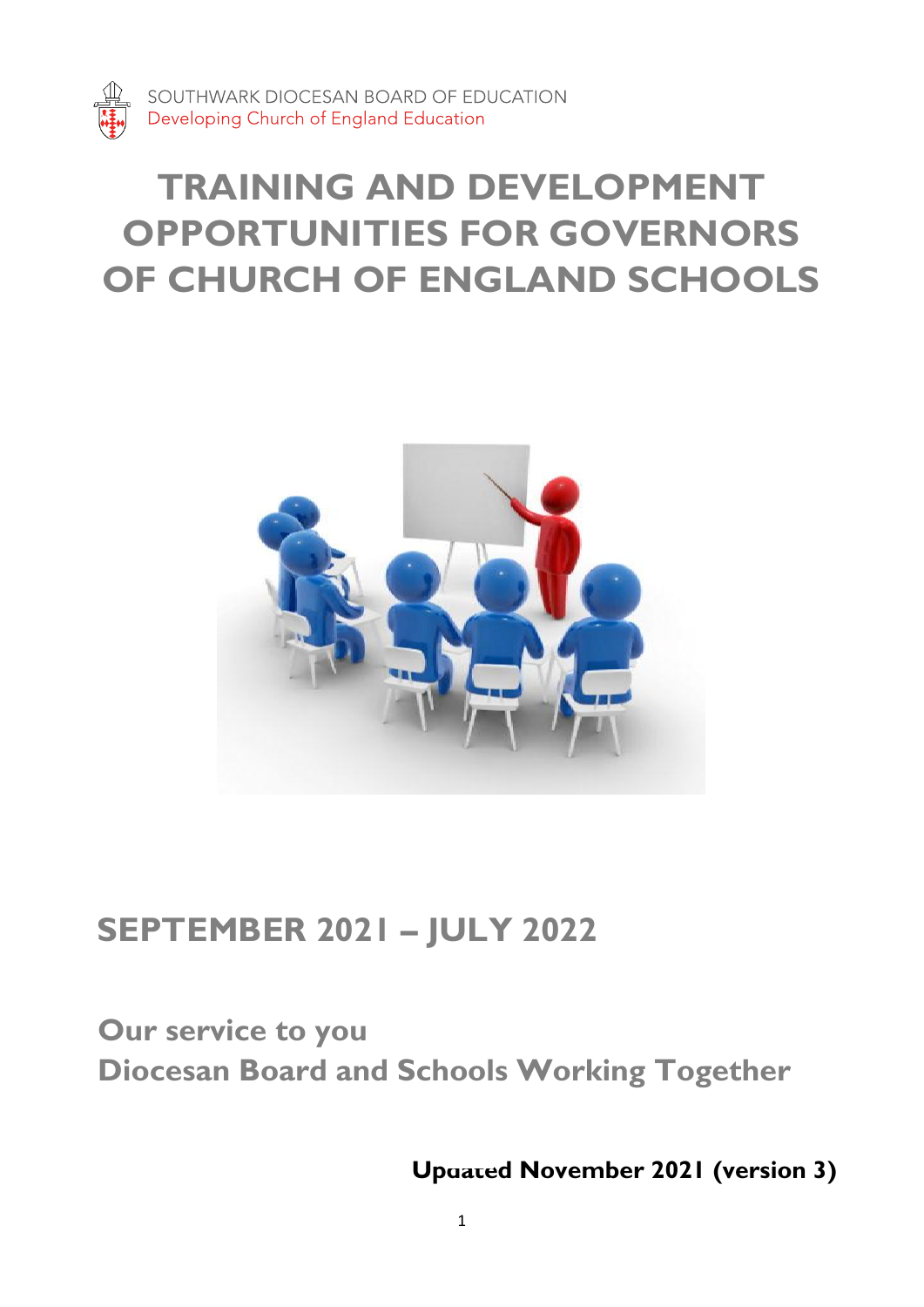# **INTRODUCTION**

Welcome to our training programme for 2021/22 for governors in our Church of England schools in the Diocese of Southwark.

The Southwark Diocesan Board of Education's (SDBE) offer of CPD to our governors includes; the Bishop's Certificate and trainings.

- **The Bishop's Certificate**: Governors play a key role in developing and improving their schools; clarity about the role of governing bodies is crucial to an effective partnership between governors, the Headteacher and staff. The Bishop of Southwark acknowledges this important role played by governors of Church of England Schools in the Diocese of Southwark and endorses this modular course which aims to clarify and develop the role of the governing body in a Church of England school.
- **Training**: on a range of topics and for specific groups of governors, e.g. new governors.

A summary of the current programme is provided on pages  $5 - 6$  and details of each session are included in this booklet.

## **FURTHER INFORMATION**

Training sessions are normally held at 48 Union Street\* and are run by staff at the SDBE. Courses can be booked via our website: [https://education.southwark.anglican.org](https://education.southwark.anglican.org/4600/training-courses)

\*Please note that all courses for the first half of the Autumn term (up to and including 22 October) will take place via Zoom, unless specified otherwise in the chronological outline (pages  $5 - 6$ ). Please check the training page of our website for the most up to date information: [https://education.southwark.anglican.org/4600/training-courses.](https://education.southwark.anglican.org/4600/training-courses)

## **SCHOOL-BASED TRAINING**

This is a popular form of training for many schools because it meets the specific needs of the governing body. Some issues may lend themselves to joint-school training.

These sessions are run by Officers and Advisers of the SDBE and may be daytime or evening sessions. We are happy to tailor these sessions to your particular needs or respond to suggestions. **Please give at least one term's notice of the required date of the training.** The following topics are available at schoolbased sessions for governing bodies, whether alone or in partnership.

| Admission policy review                      | Roles and responsibilities of governing bodies         |
|----------------------------------------------|--------------------------------------------------------|
| Appraisal                                    | School improvement planning                            |
| Curriculum - the governors' role             | School building development process - How it works     |
| <b>Exclusion procedures</b>                  | in VA schools                                          |
| Governors' monitoring role                   | Statutory Inspection of Anglican and Methodist Schools |
| Governing Body effectiveness                 | (SIAMS)                                                |
| Interviewing techniques for appointing staff | Self-evaluation: distinctiveness of Church of          |
| Mission statements and aims - review         | England schools                                        |
| Ofsted and governance                        | Self-evaluation and Ofsted                             |
| <b>Managing Personnel Procedures</b>         | Setting up a Faith Group                               |
| Religious Education                          | Staff recruitment and selection process                |
| <b>Collective Worship</b>                    | Teaching and learning for governors                    |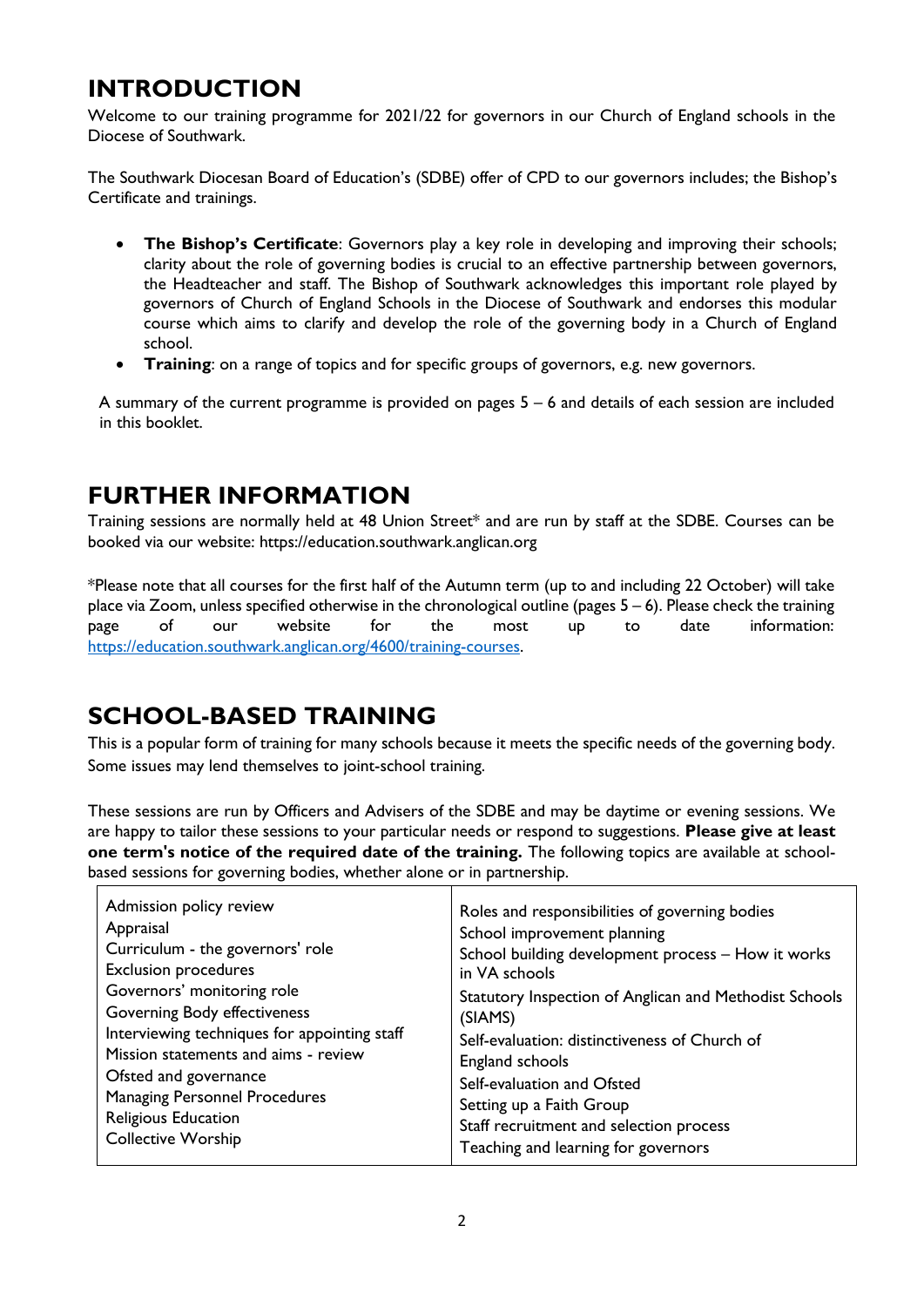# **THE COST**

| <b>Diocesan Training</b>     | Through their subscription to the Partnership Agreement, schools have<br>already paid for full access to as many training sessions as they would like to<br>attend. * |         |         |        |
|------------------------------|-----------------------------------------------------------------------------------------------------------------------------------------------------------------------|---------|---------|--------|
|                              | Schools outside the Partnership Agreement:                                                                                                                            |         |         |        |
|                              | Whole day                                                                                                                                                             | £150.00 | 3 hours | £95.00 |
|                              | $2\frac{1}{2}$ hours                                                                                                                                                  | £ 80.00 | 2 hours | £65.00 |
| <b>School-based Training</b> | £120 per hour (schools in the Partnership Agreement)<br>£180 per hour (for other schools)                                                                             |         |         |        |

**\*** Any additional courses offered that are commissioned externally, will be charged at cost, to maximise the SDBE offer and minimise costs to schools.

# **HOW TO APPLY**

Book courses via our website: [https://education.southwark.anglican.org/.](https://education.southwark.anglican.org/)

A leaflet with instructions on how to make a booking is available here: [https://education.southwark.anglican.org/4600/training-courses.](https://education.southwark.anglican.org/4600/training-courses)

An email will be sent to delegates in advance of the training with further information about the training, in most instances this will be a week prior to the training date.

#### **NB:**

**Please ensure that the participant's name and email address is used when completing a booking.** If you are booking on behalf of someone else please inform us of the participant's name and email address. This will enable us to distribute pre-course materials and information to the correct person.

**When attending a training on Zoom, please ensure that you change your display name to show your first name and surname** so that we can guarantee that our records will accurately reflect your attendance at the training.

If you require any assistance with your booking please contact Elisabeth Sparkes – [elisabeth.sparkes@southwark.anglican.org.](mailto:elisabeth.sparkes@southwark.anglican.org) 

## **COVID-19**

We may have to make changes to how we carry out our courses. This information will be provided on our website at [https://education.southwark.anglican.org/.](https://education.southwark.anglican.org/) 



Board of Education, as such we ask you to follow the<br>recycling protocol, use your own refillable cups and<br>avoid bringing in takeaway cups that we cannot recycle. The SDBE has a commitment to becoming an Eco Board of Education, as such we ask you to follow the recycling protocol, use your own refillable cups and Thank you

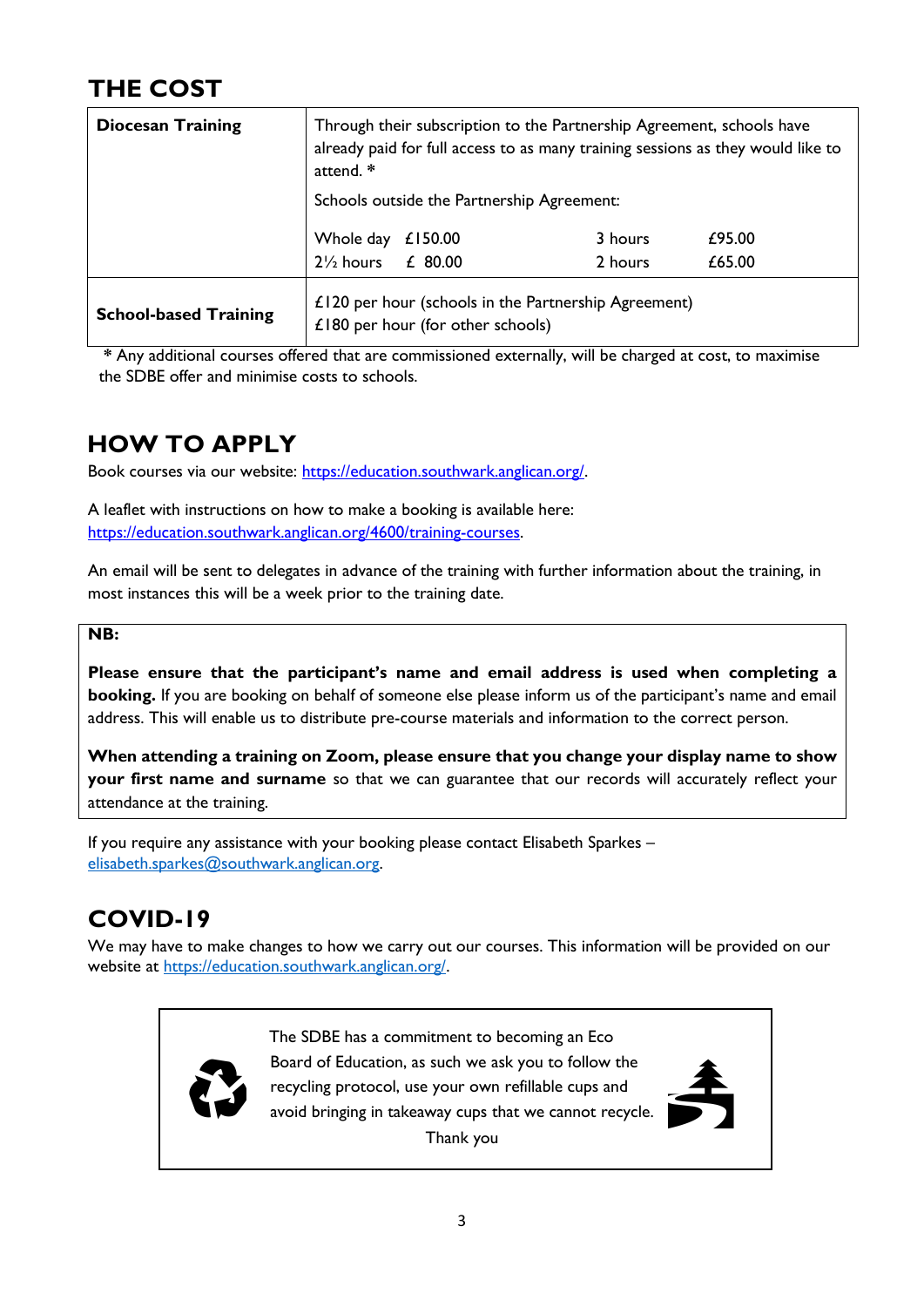# **CONTENTS**

| Programme introduction & information                               | $\overline{2}$ |
|--------------------------------------------------------------------|----------------|
| SDBE Governor Training Programme 2021/2022 - chronological outline | 5              |
| <b>CPD Programme:</b>                                              |                |
| <b>Bishop's Certificate</b>                                        | $\overline{7}$ |
| <b>Training Courses</b>                                            | 8              |
|                                                                    |                |
| <b>Travel Information</b>                                          | 18             |
| <b>SDBE/SDBE MAT Staff Contact Information</b>                     | 9              |
|                                                                    |                |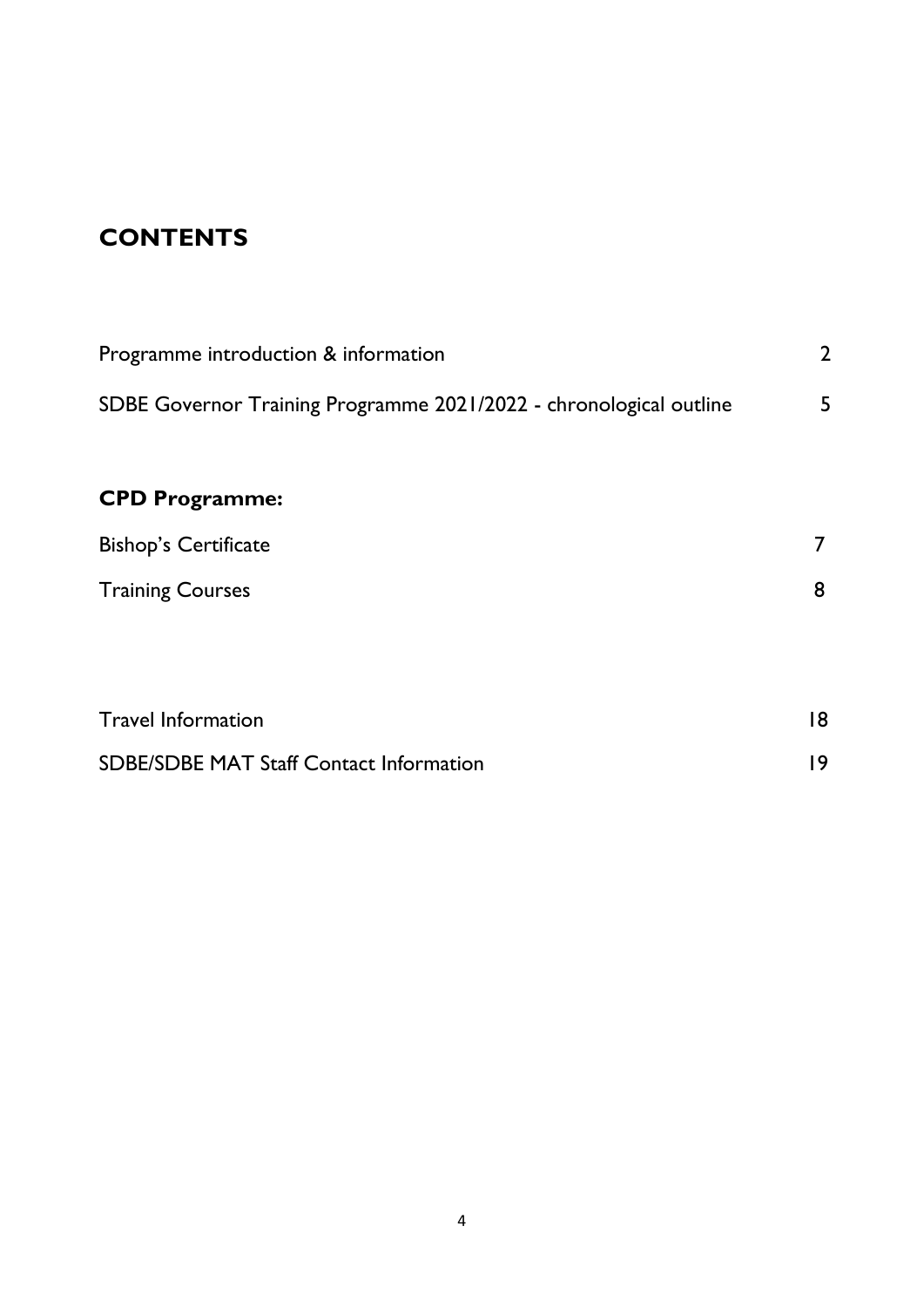# **SDBE GOVERNOR TRAINING PROGRAMME 2021/2022 Chronological Outline**

| <b>Date</b>        | <b>Title</b>                                                                                      | <b>Time</b>     | Page            |
|--------------------|---------------------------------------------------------------------------------------------------|-----------------|-----------------|
| <b>AUTUMN TERM</b> |                                                                                                   |                 |                 |
| 27 September 2021  | The Role of Governors in Headteacher Appraisals<br>Zoom                                           | 18.30 - 20.30   | 8               |
| 29 September 2021  | Safeguarding for the Governing Body<br>Zoom                                                       | $18.30 - 20.30$ | 8               |
| 07 October 2021    | OFSTED - The Governors' Role<br>Zoom                                                              | 18.30 - 20.30   | 9               |
| 11 October 2021    | <b>Induction for New Governors</b><br>Zoom                                                        | 18.30 - 20.30   | 9               |
| 13 October 2021    | The Role of the Governing Body within School Sustainability<br>Zoom                               | 18.30 - 20.30   | 10              |
| 19 October 2021    | An Overview of Curriculum and Assessment for Primary and<br>Secondary Schools<br>Zoom             | 18.30 - 20.30   | $\overline{10}$ |
| 09 November 2021   | Help, I'm the New RE Link Governor!<br><b>Union Street</b>                                        | 18.30 - 20.30   | $\mathbf{H}$    |
| 23 November 2021   | Self-evaluation and Inspection<br><b>Union Street</b>                                             | 18.30 - 20.30   | $\mathbf{H}$    |
| I December 2021    | Secondary School Governance: Hot Topic<br><b>Union Street</b>                                     | $18.30 - 20.30$ | 12              |
| <b>SPRING TERM</b> |                                                                                                   |                 |                 |
|                    | NB: Venue - all courses will be held at Union Street, unless otherwise specified below.           |                 |                 |
| 12 January 2022    | Clerking in a Church of England School                                                            | 18.30 - 20.30   | 3               |
| 19 January 2022    | What is a 'Critical Friend'?                                                                      | 18.30 - 20.30   | 13              |
| 26 January 2022    | School Visits - Understanding the Governors' Role                                                 | 18.30 - 20.30   | 4               |
| 31 January 2022    | Statutory Inspection of Anglican and Methodist Schools<br>(SIAMS) - An Introduction for Governors | 18.30 - 20.30   | 4               |
| 03 February 2022   | <b>Induction for New Governors</b>                                                                | 18.30 - 20.30   | 9               |
| 21 February 2022   | The Role of Governors in Grievance, Dismissal and Appeal<br>Hearings                              | 18.30 - 20.30   | $\overline{2}$  |
| 23 February 2022   | The Role of the Chair and Vice-chair of Governors                                                 | 18.00 - 20.30   | 15              |
| 23 March 2022      | Diocesan RE Link Governors' Annual Briefing and Training                                          | 18.30 - 20.30   | 15              |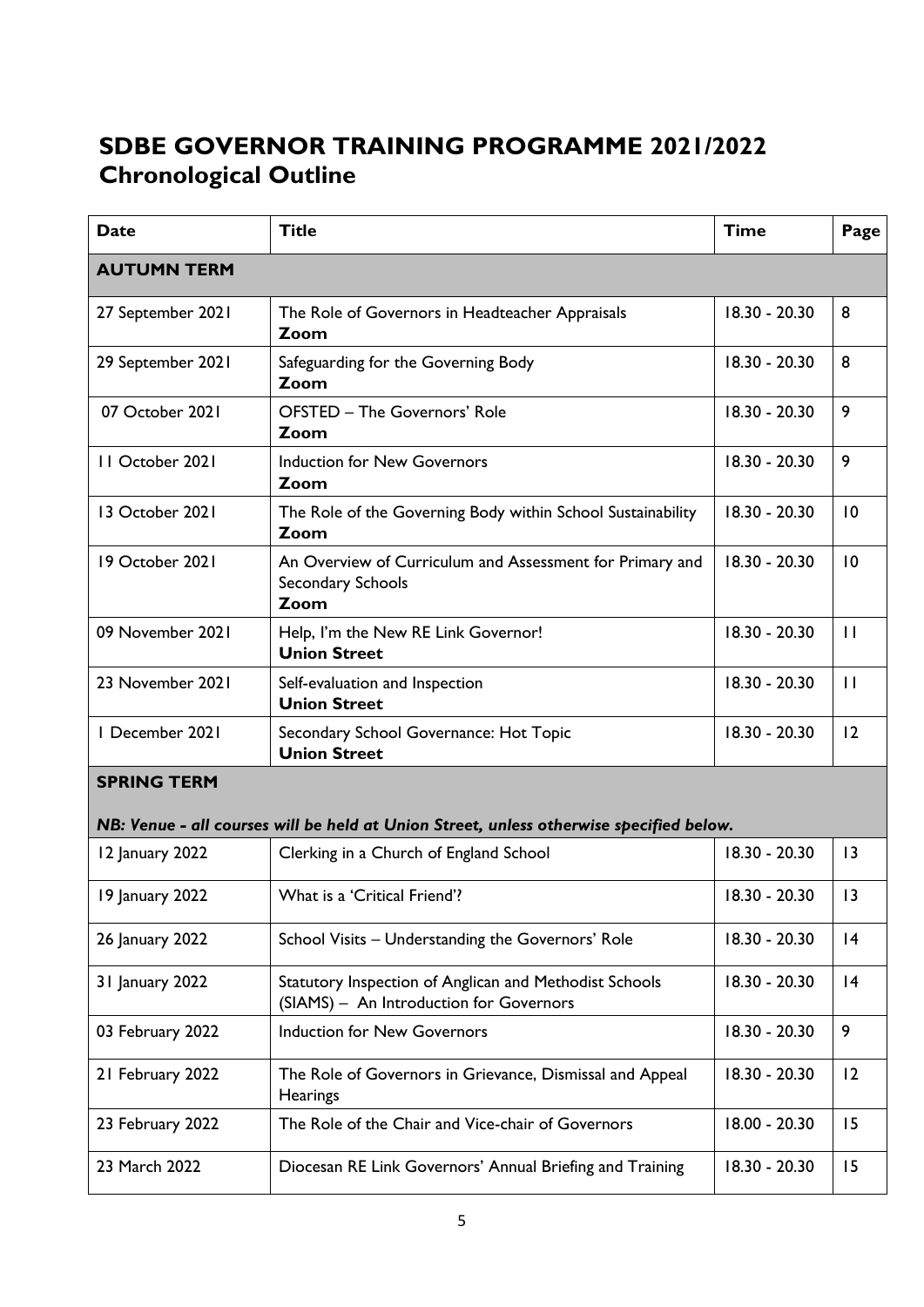| 29 March 2022      | Safeguarding for the Governing Body<br>(repeat session) | 18.30 - 20.30   | 8  |
|--------------------|---------------------------------------------------------|-----------------|----|
| <b>SUMMER TERM</b> |                                                         |                 |    |
| 21 April 2022      | Schools Buildings - The Governor's Role                 | $18.30 - 20.30$ | 16 |
| 27 April 2022      | <b>Clerking Employee Hearings Briefing</b>              | 18.30 - 20.30   | 16 |
| 11 May 2022        | Admissions in Church of England Schools                 | 18.30 - 20.30   | 16 |
| 15 June 2022       | Induction for New Governors                             | 18.30 - 20.30   | 9  |
| 29 June 2022       | Handling Complaints in Schools                          | $18.30 - 20.30$ | 17 |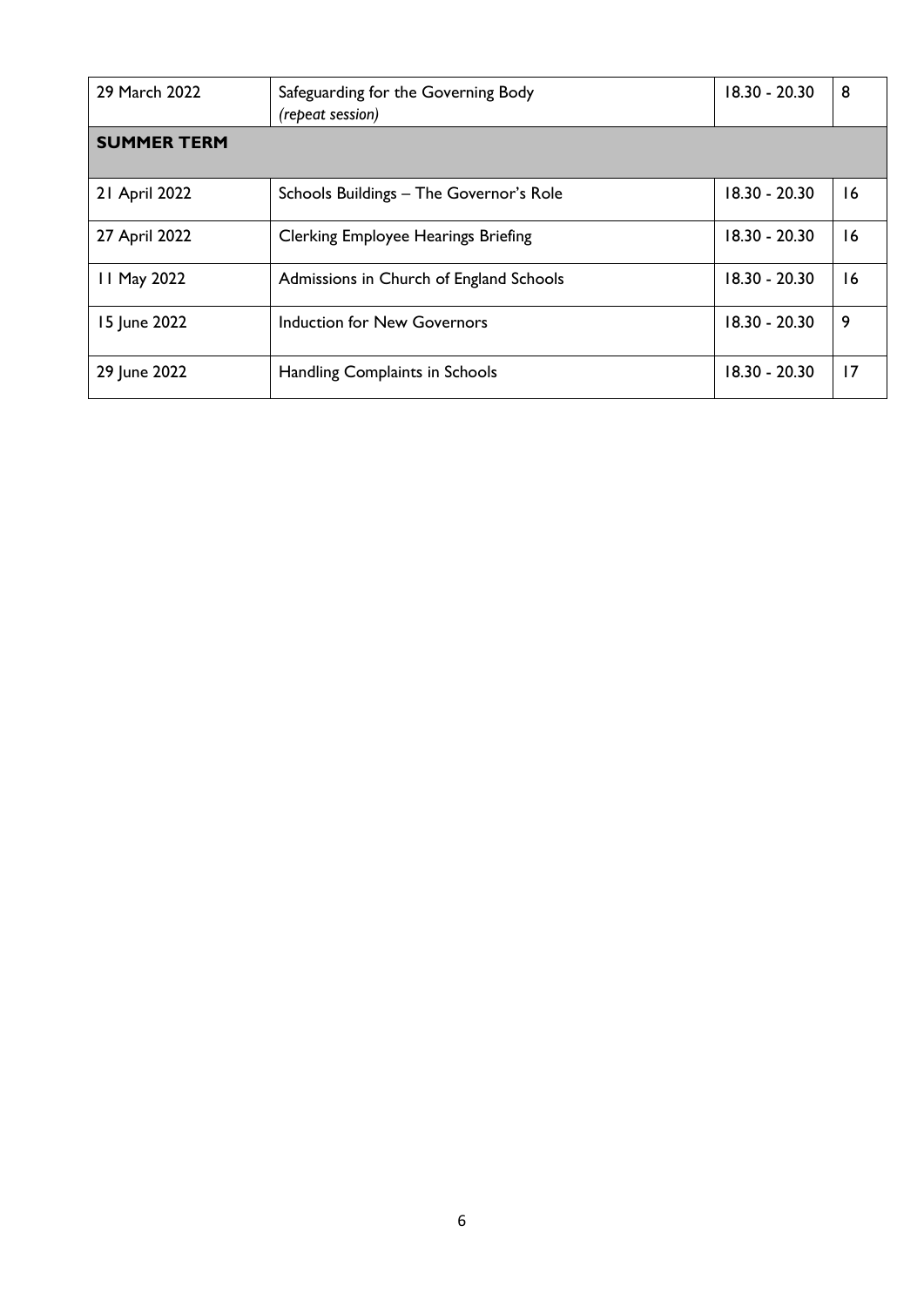# **BISHOP'S CERTIFICATE**

#### **Bishop's Certificate in Church School Governance 2021/22**

In addition to the Diocesan and school-based training sessions, the Board offers the Bishop's Certificate; this course comprises eleven modules on key issues affecting Church of England schools. Governing bodies wishing to participate must sign up for the entire course and must send at least two governors on every module in order to receive the certificate at the end of the year.

Please find below the dates of the modules. If you would like your governing body to participate please contact Elisabeth Sparkes [\(elisabeth.sparkes@southwark.anglican.org\)](mailto:elisabeth.sparkes@southwark.anglican.org) to obtain an application form alongside further details of each of the modules.

**Cost:** £480.00

**Venue:** SDBE's offices at 48 Union Street, London, SE1 1TD or Zoom **Time:** 18.30 - 20.30

**Please Note**: In addition to the required registration of two governors, it may be possible for additional governors to attend (up to a maximum of 4 per school), subject to availability. These places will be allocated on a first come first serve basis.

| Module I        | Nature, purpose and ethos of church schools                           | 12 October 2021                                   |
|-----------------|-----------------------------------------------------------------------|---------------------------------------------------|
| <b>Module 2</b> | Admissions policies                                                   | 03 November 2021                                  |
| Module 3        | Self-evaluation and inspection                                        | 08 December 2021                                  |
| Module 4        | The Curriculum                                                        | 09 February 2022                                  |
| Module 5        | Teaching, Learning and Achievement within the<br>Quality of Education | 09 March 2022                                     |
| Module 6        | <b>Effective Governance of church schools</b>                         | 20 April 2022                                     |
| Module 7        | Religious Education                                                   | 17 May 2022                                       |
| Module 8        | <b>Collective Worship</b>                                             | 25 May 2022                                       |
| Module 9        | School Buildings - Governors' responsibilities                        | 08 June 2022                                      |
| Module 10       | <b>Recruitment and Selection</b>                                      | 06 July 2022                                      |
| Module 11       | Personnel procedures                                                  | 12 July 2022<br>Please note new training<br>date. |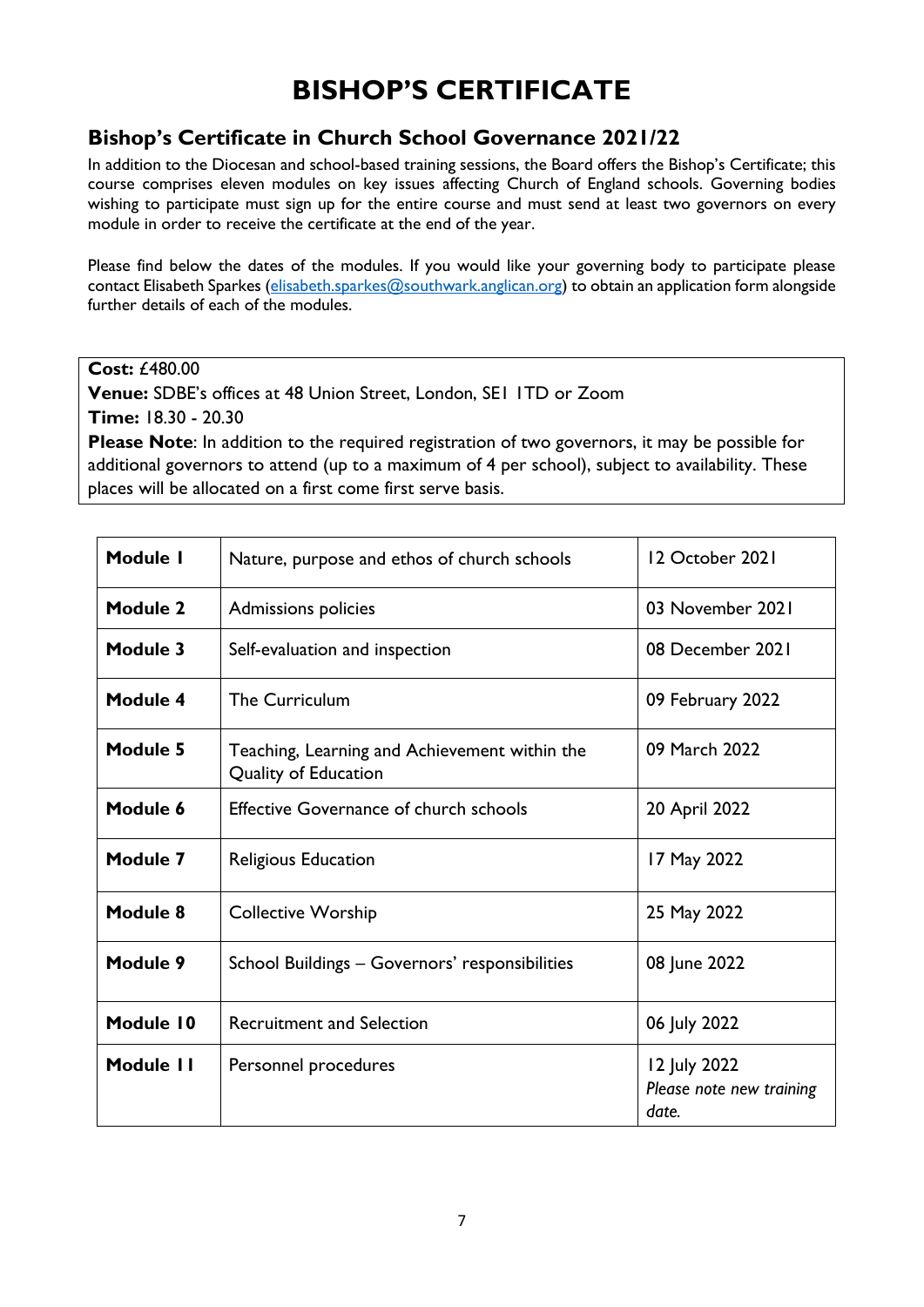# **GOVERNOR TRAINING**

#### **The Role of Governors in Headteacher Appraisals**

**Date:** 27 September 2021 **Time:** 18.30 - 20.30

#### **Target Group:** Governors

**Tutors:** Education Adviser and Julie Richardson, Human Resources Manager

This session will focus on the statutory appraisal regulations for headteacher appraisal. It will cover the:

\_\_\_\_\_\_\_\_\_\_\_\_\_\_\_\_\_\_\_\_\_\_\_\_\_\_\_\_\_\_\_\_\_\_\_\_\_\_\_\_\_\_\_\_\_\_\_\_\_\_\_\_\_\_\_\_\_\_\_\_\_\_\_\_\_\_\_\_\_\_\_\_

- Timetable
- Legal duties of governors
- Role of the external adviser
- Involvement of governors in conducting the performance review of the headteacher

It would be helpful if you can bring your school appraisal policy to the session.

## **Safeguarding for the Governing Body**

**Date:** 29 September 2021 **Time:** 18.30 – 20.30 29 March 2022 *(repeat session)* **Time:** 18.30 – 20.30

#### **Target Group:** Governors

**Tutor:** Education Adviser

Keeping children and young people safe is central to the work of both the SDBE and schools. The SDBE has developed a half-day training session supporting colleagues to secure a culture of vigilance, to evaluate and where appropriate, strengthen their processes for safeguarding children and young people. Although the Department for Education (DfE) is responsible for setting the statutory guidance in relation to 'Keeping Children Safe in Education', it is Ofsted who make a judgement on the effectiveness and culture of safeguarding within a school setting. An 'ineffective' safeguarding judgement during an inspection has a significant impact on the overall effectiveness judgement for a school even where other areas, such as teaching, learning and assessment may be strong.

This two hour course is designed to support governors in ensuring that safeguarding is effective within schools.

This course will include the following key elements:

- The centrality of developing a safeguarding culture within schools
- The current statutory DfE requirements in relation to 'Keeping Children Safe in Education'
- Information on how inspectors gather evidence of the effectiveness and culture of safeguarding during inspections
- The role of the governing body in ensuring statutory requirements are fully met
- The Single Central Record (SCR)
- Safer Recruitment processes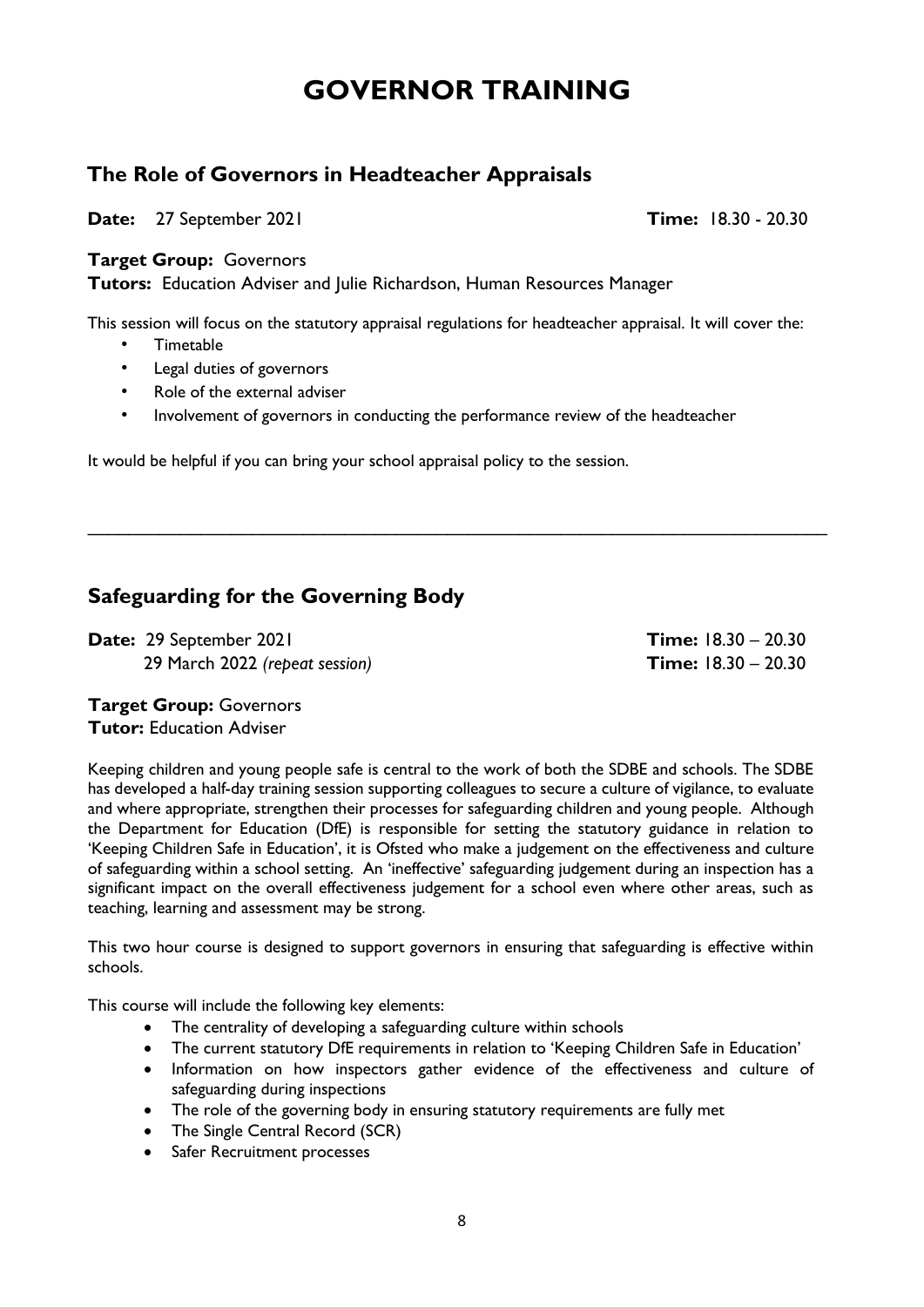## **OFSTED – The Governors' Role**

**Date:** 7 October 2021 **Time:** 18.30 - 20.30

**Target Group:** Governors who will be interviewed by Ofsted inspectors **Tutor:** Education Adviser

This session will give governors the opportunity to explore the current Ofsted inspection framework and their role in leadership and management.

**\_\_\_\_\_\_\_\_\_\_\_\_\_\_\_\_\_\_\_\_\_\_\_\_\_\_\_\_\_\_\_\_\_\_\_\_\_\_\_\_\_\_\_\_\_\_\_\_\_\_\_\_\_\_\_\_\_\_\_\_\_\_\_\_\_\_\_\_**

Part of the session will involve governors working in small groups to explore themes from E.I F.

#### **Induction for New Governors**

**Dates** 11 October 2021 **Time:** 18.30 – 20.30

03 February 2022 **Time:** 18.30 – 20.30 15 June 2022 **Time:** 18.30 - 20.30

**Target Group:** New Governors

**Tutors:** Leo Morrell, Governance, Admissions and Development Adviser

This session aims to provide information about the nature of Church schools for new governors.

The training will equip participants with the skills and knowledge that will assist them in making an effective contribution to meetings and will provide them with strategies for getting to know their school.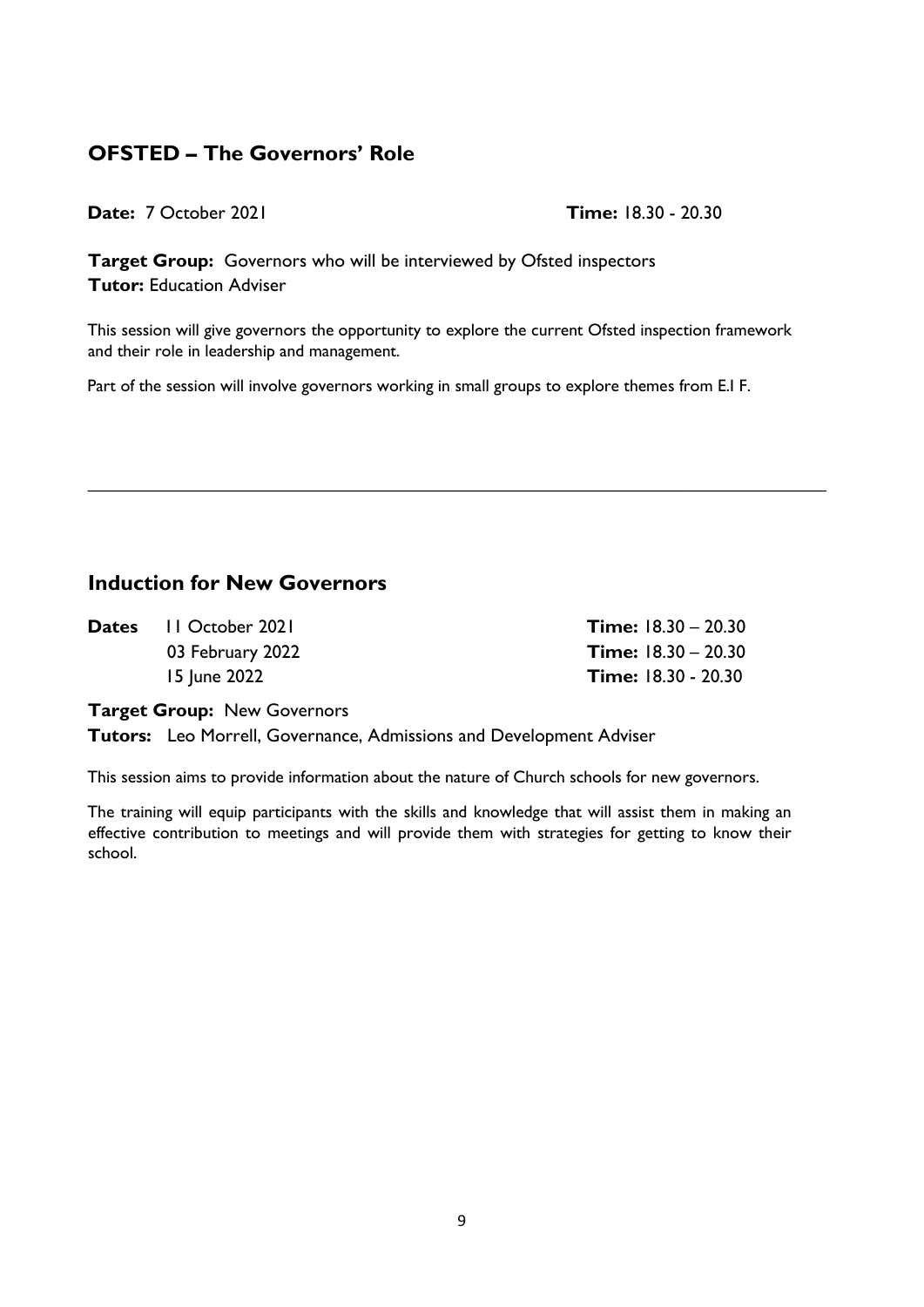### **The Role of the Governing Body within School Sustainability**

**Date:** 20 January 2022 **Time:** 18.30 -20.30

**Target Group:** Chairs of Governors, Chairs of Committees, Financial committee members **Tutors:** Roz Cordner, Diocesan Director of Education, Marcus Cooper, Assistant Diocesan Director of Education and the Education Advisers

With the ever-increasing demands on school resources and with many schools facing falling rolls the involvement of governing bodies in the long-term sustainability of their schools is vital. This course will provide governors with a range of national and local information alongside SDBE case-studies to explore a range of effective strategies.

This course aims to;

- Provide the context of the changing educational landscape in relation to school funding and long-term sustainability
- Explore the use of national and local benchmarking and school-level financial information to inform decision making
- Empower governors to work effectively with senior leaders in exploring options in relation to longterm sustainability
- Provide an understanding of the range of school organisation models available

#### **An Overview of Curriculum and Assessment for Primary and Secondary Schools**

 $\mathcal{L}_\text{max}$  , and the contribution of the contribution of the contribution of the contribution of the contribution of the contribution of the contribution of the contribution of the contribution of the contribution of t

**Date:** 19 October 2021 **Time:** 18.30 - 20.30

#### **Target Group:** Governors

**Tutors:** Education Adviser and Rachael Norman, Secondary Adviser

This session will provide governors with an overview of the primary and secondary curriculum and assessment arrangements.

Governors will be informed of the statutory and non-statutory requirements and will have the opportunity to discuss different curriculum models.

The session will provide guidance on the governing body's role in ensuring a broad, balanced and effective curriculum is delivered within the school.

Governors will have a clear understanding of the end of Key Stage assessment arrangements for each phase. This session will include a focus on how the outcomes of these assessments can be used to inform school self-evaluation and improvement.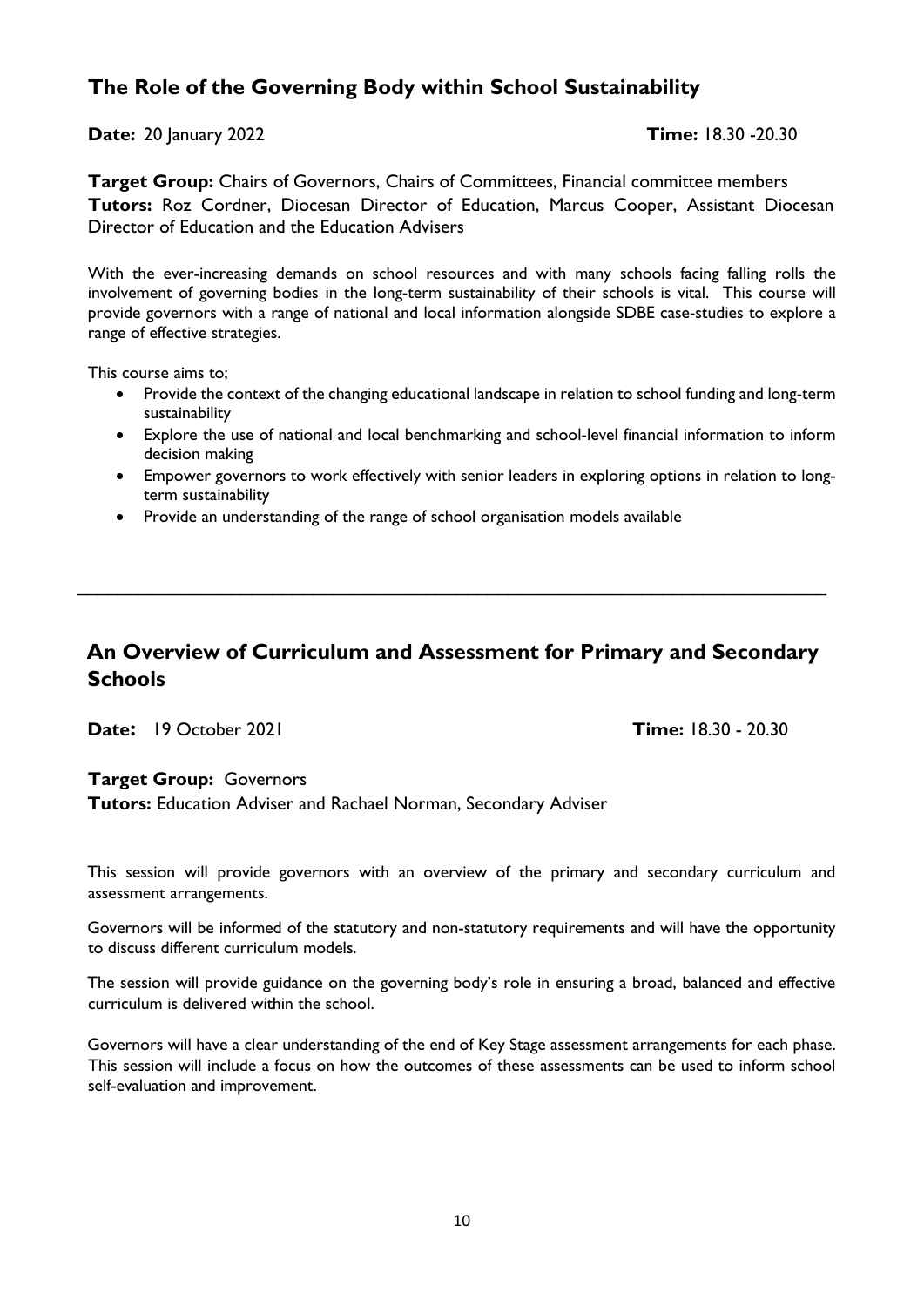#### **Help, I'm The New RE Link Governor!**

**Date:** 9 November 2021 **Time:** 18.30 – 20.30

#### **Target Group:** New RE Link Governors

**Tutor:** Shaun Burns, Primary Religious Education, Worship and Spiritual, Moral, Social and Cultural Development Adviser & Fiona Foreman, Secondary Religious Education Adviser

The RE Link Governor is a key person in the school, providing a bridge between the RE Subject Leader and the rest of the school's Governing Body. Along with the RE Subject Leader and the Headteacher they are responsible and accountable strategically for the school's provision of Religious Education (RE).

This training will introduce new RE Link Governors of diocesan Church of England Schools to their special role and equip them to be able to carry it out effectively.

The training will include: -

- The role of an RE Link Governor:
- SDBE Policy on RE and The RE Statement of Entitlement from The Church of England;
- The distinctive nature of RE;
- RE's unique contribution to wider school life and the school's Christian distinctiveness;
- Resources that can support RE Link Governors of diocesan Church of England schools in their role.

\_\_\_\_\_\_\_\_\_\_\_\_\_\_\_\_\_\_\_\_\_\_\_\_\_\_\_\_\_\_\_\_\_\_\_\_\_\_\_\_\_\_\_\_\_\_\_\_\_\_\_\_\_\_\_\_\_\_\_\_\_\_\_\_\_\_\_\_\_\_\_\_

#### **Self-evaluation and Inspection**

**Date:** 23 November 2021 **Time:** 18.30 – 20.30

**Target Group:** Governors and Headteachers **Tutor:** Education Adviser

This training will give an overview of the purpose of self evaluation for school improvement, and the range of evidence that schools may wish to consider having in place in order to self-evaluate effectively. There will be practical guidance on how governors can support self-evaluation and monitoring in their schools.

The session will include information on the Statutory Inspection of Anglican and Methodist Schools (SIAMS) Schedule and the Education Inspection Framework. (E.I.F)

Participants should bring a copy of their school's latest self-evaluation form to the session.

Copies of the SIAMS schedule and E.I.F will be available.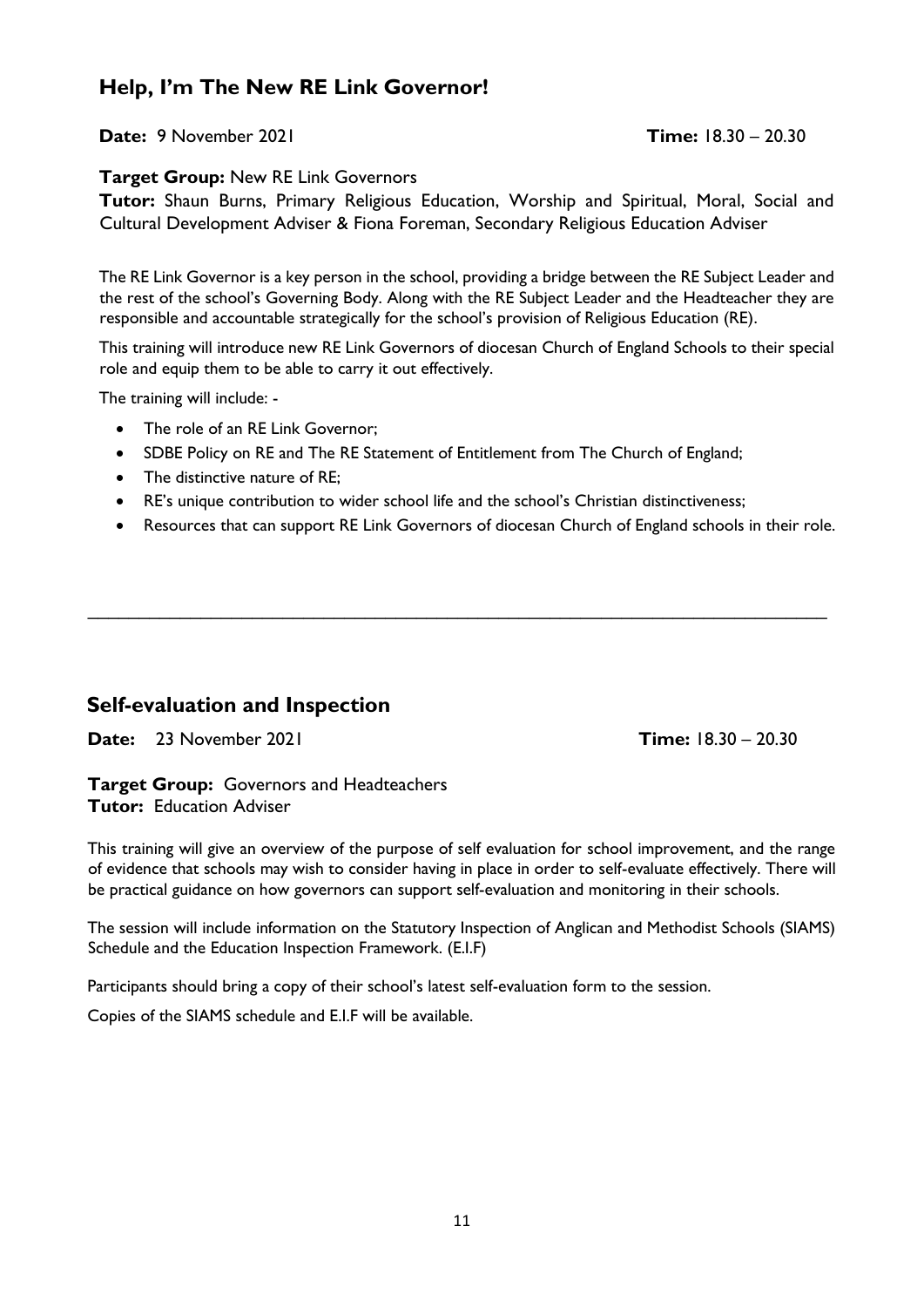## **The Role of Governors in Grievance, Dismissal and Appeal Hearings**

**Date** 21 February 2021 **Time:** 18.30 – 20.30

**Target Group:** Governors dealing with grievance, dismissal and appeal hearings **Tutor:** Julie Richardson, Human Resources Adviser

This session aims to provide information about the legal responsibilities governors have as employers of staff in Church schools in relation to grievance and discipline, dismissals and appeals and to look at the policies and procedures which need to be in place to enable governors to deal with such matters in a fair, consistent and objective way.

It will explore the role of governors in handling issues and in particular their participation in hearings and equip participants with the skills and knowledge to assist them to carry out their duties effectively.

Participants will receive an information pack and should come prepared to participate; there will be plenty of opportunities to ask questions.

**\_\_\_\_\_\_\_\_\_\_\_\_\_\_\_\_\_\_\_\_\_\_\_\_\_\_\_\_\_\_\_\_\_\_\_\_\_\_\_\_\_\_\_\_\_\_\_\_\_\_\_\_\_\_\_\_\_\_\_\_\_\_\_\_\_\_\_\_\_\_\_\_\_\_\_\_\_\_**

## **Secondary School Governance: Hot Topic**

**Date:** 1 December 2021 **Time:** 18.30 - 20.30

**Target Group:** Secondary school governors **Tutor:** Rachael Norman, Secondary Adviser

This session will be a seminar style discussion on a topic specifically related to governing a secondary school and an opportunity to learn and share good practice and resources.

Feedback from this session will inform our future topics.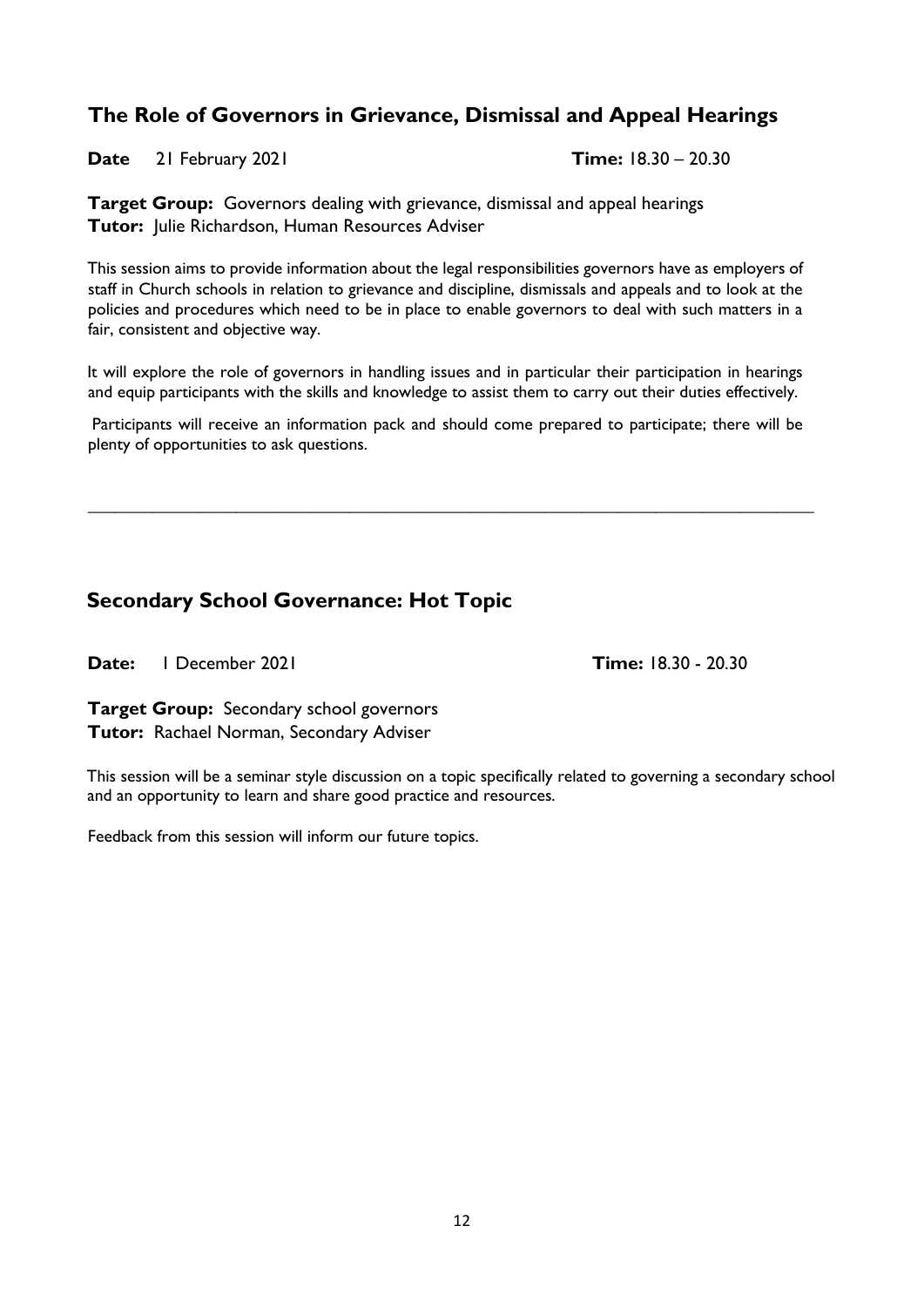## **Clerking in a Church of England School**

#### **Date:** 12 January 2022 **Time:** 18:30-20:30

**Target Group:** Clerks of voluntary aided schools and academies **Tutor:** Leo Morrell, Governance, Admissions and Development Adviser

Whilst many of the same duties and responsibilities of clerks apply in respect of all types of school, clerks in diocesan schools need to be aware of how the school's religious character makes some of the processes around our schools distinctive. This course is designed not to give a general overview of clerking, but to enhance understanding about aspects specific to working in a Church of England school.

This course will also enable clerks to understand the Board of Education's legal role as the Diocesan authority, and the school processes that require the Board's consultation or explicit authorisation.

This course will include the following key elements:

- Examination of schools' instruments of government or schemes of delegation
- Governor appointments via both the Board of Education and other foundation appointing bodies

\_\_\_\_\_\_\_\_\_\_\_\_\_\_\_\_\_\_\_\_\_\_\_\_\_\_\_\_\_\_\_\_\_\_\_\_\_\_\_\_\_\_\_\_\_\_\_\_\_\_\_\_\_\_\_\_\_\_\_\_\_\_\_\_\_\_\_\_\_\_\_\_

- Processes requiring Board consultation or approval
- Terms of reference and committee structure
- The role of the Diocese in the school's complaints procedure

#### **What is a 'Critical Friend'?**

**Date:** 19 January 2022 **Time:** 18.30 -20.30

**Target Group:** Governors **Tutor:** Education Adviser

This course will explore the role of the governing body in monitoring, challenging and supporting the work of the school.

- How the critical friend's role fits within other governors' roles
- Effective strategies in being challenging yet supportive
- A comprehensive understanding of the different sources of information available to governors

The role of the governing body within the Ofsted framework; asking questions and making judgements to support the school's self-evaluation.

Outcomes:

- To appreciate the importance of being supportive but challenging and to feel confident in this role
- To understand the critical friend role and its impact on the school's self-evaluation
- To be aware of the range of information and data available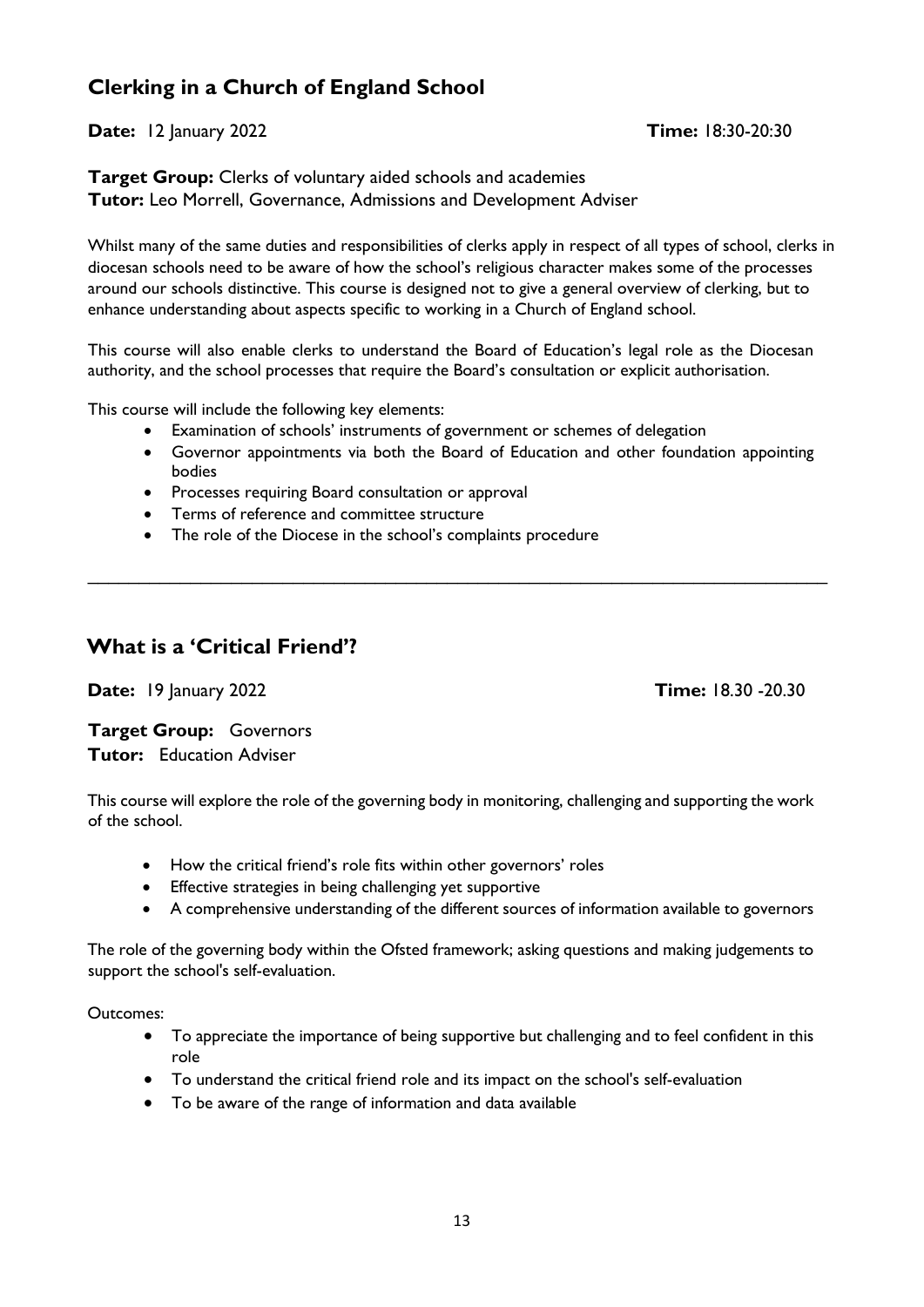#### **School Visits – Understanding the Governors' Role**

**Date:** 26 January 2022 **Time**: 18.30 - 20.30

#### **Target Group:** Governors

**Tutor:** Leo Morrell, Governance, Admissions and Development Adviser

Governors undertake important responsibilities and in order to do so effectively they need to understand the context in which their school operates. Visits during working hours are vital in enabling governors to understand their school. This workshop session will enable governors to carry out effective school visits and provide practical examples of how to conduct a visit including how to:

- Prepare for a visit
- Focus a visit to a classroom
- Report back on a visit

This session will also assist governors in providing evidence to Ofsted that they understand the need to monitor what is happening in their school and have a clear understanding of their role in supporting and challenging the school to improve.

**\_\_\_\_\_\_\_\_\_\_\_\_\_\_\_\_\_\_\_\_\_\_\_\_\_\_\_\_\_\_\_\_\_\_\_\_\_\_\_\_\_\_\_\_\_\_\_\_\_\_\_\_\_\_\_\_\_\_\_\_\_\_\_\_\_\_\_\_**

## **Statutory Inspection of Anglican and Methodist Schools (SIAMS) – An Introduction for Governors**

**Date:** 31 January 2022 **Time:** 18.30 - 20.30

**Target Group:** New governors and those governors who wish to bring their knowledge up-to date

**Tutors:** Shaun Burns, Primary Religious Education, Worship and Spiritual, Moral, Social and Cultural Development Adviser & Fiona Foreman, Secondary Religious Education Adviser

This session outlines the SIAMS process and how a school needs to prepare for a SIAMS inspection.

It will include information on:

- The purpose and focus of a SIAMS inspection
- The way in which the inspection is conducted
- The school self-evaluation process which accompanies the SIAMS inspection
- The role of governors in the process
- Sources of advice and support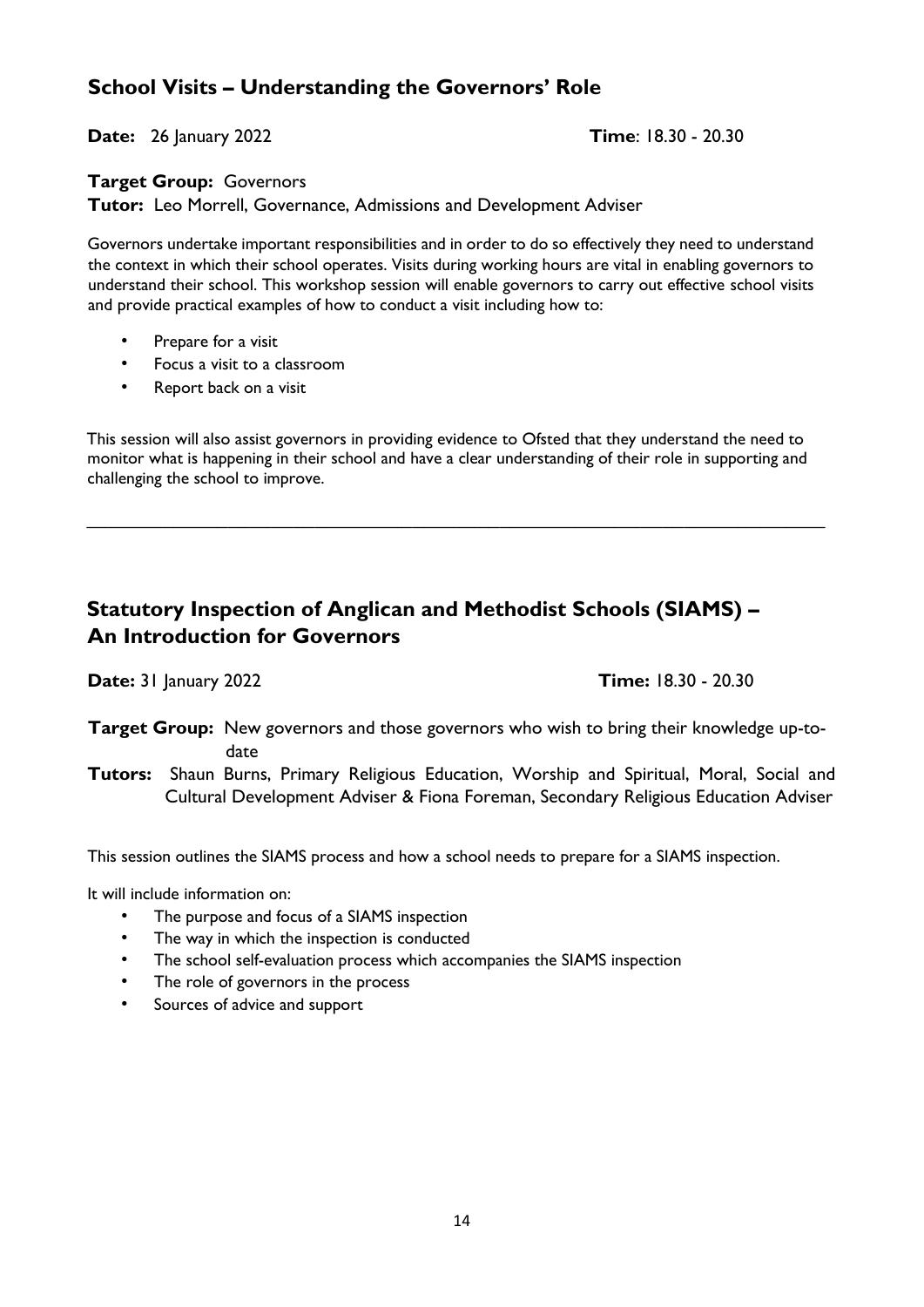#### **The Role of the Chair and Vice-chair of Governors**

**Date:** 23 February 2022 **Time:** 18.30 - 20.30

**Target Group:** Chairs & Vice-chairs of governors **Tutor:** Leo Morrell, Governance, Admissions and Development Adviser

Chairs of governors play an important role in leading the governing body and vice-chairs also carry out an important function in assisting in leading the governing body and supporting the Chair. This session will:

\_\_\_\_\_\_\_\_\_\_\_\_\_\_\_\_\_\_\_\_\_\_\_\_\_\_\_\_\_\_\_\_\_\_\_\_\_\_\_\_\_\_\_\_\_\_\_\_\_\_\_\_\_\_\_\_\_\_\_\_\_\_\_\_\_\_\_\_\_\_\_\_

- Examine the role of the Chair and vice-chair and relationships with the Headteacher
- Look at team work and training issues
- Examine Ofsted's expectations of the governing body
- Provide practical advice on agendas, committees and meetings
- Provide an opportunity to meet other new Chairs and vice-chairs of governors

## **Diocesan RE Link Governors' Annual Briefing and Training**

**Date:** 23 March 2022 **Time:** 18.30 - 20.30

#### **Target Group:** Diocesan RE Link Governors

**Tutors:** Shaun Burns, Primary Religious Education, Worship and Spiritual, Moral, Social and Cultural Development Adviser & Fiona Foreman, Secondary Religious Education Adviser

The Diocesan RE Link Governor is a key person in the school, providing a bridge between the RE Subject Leader and the rest of the school's Governing Body. Along with the RE Subject Leader and the Headteacher they are responsible and accountable strategically for the school's provision of RE.

This annual briefing and training will support Diocesan RE Link Governors in their role.

The training will include:

- The latest developments in Religious Education and the Statutory Inspection of Anglican and Methodist Schools (SIAMS) within the diocese and the wider world and how these relate to the RE Diocesan Link Governor;
- RE's contribution to the school's Christian vision;
- The Diocesan RE Link Governor's role in the school's Faith Group;
- The Diocesan RE Link Governor's place in (SIAMS;)
- The opportunity to look in depth at an element/elements of being a Diocesan RE Link Governor;
- Latest resources that can support Diocesan RE Link Governors in their role;
- The chance to meet and network with other Diocesan RE Link Governors;
- The chance to ask questions from being a Diocesan RE Link Governor.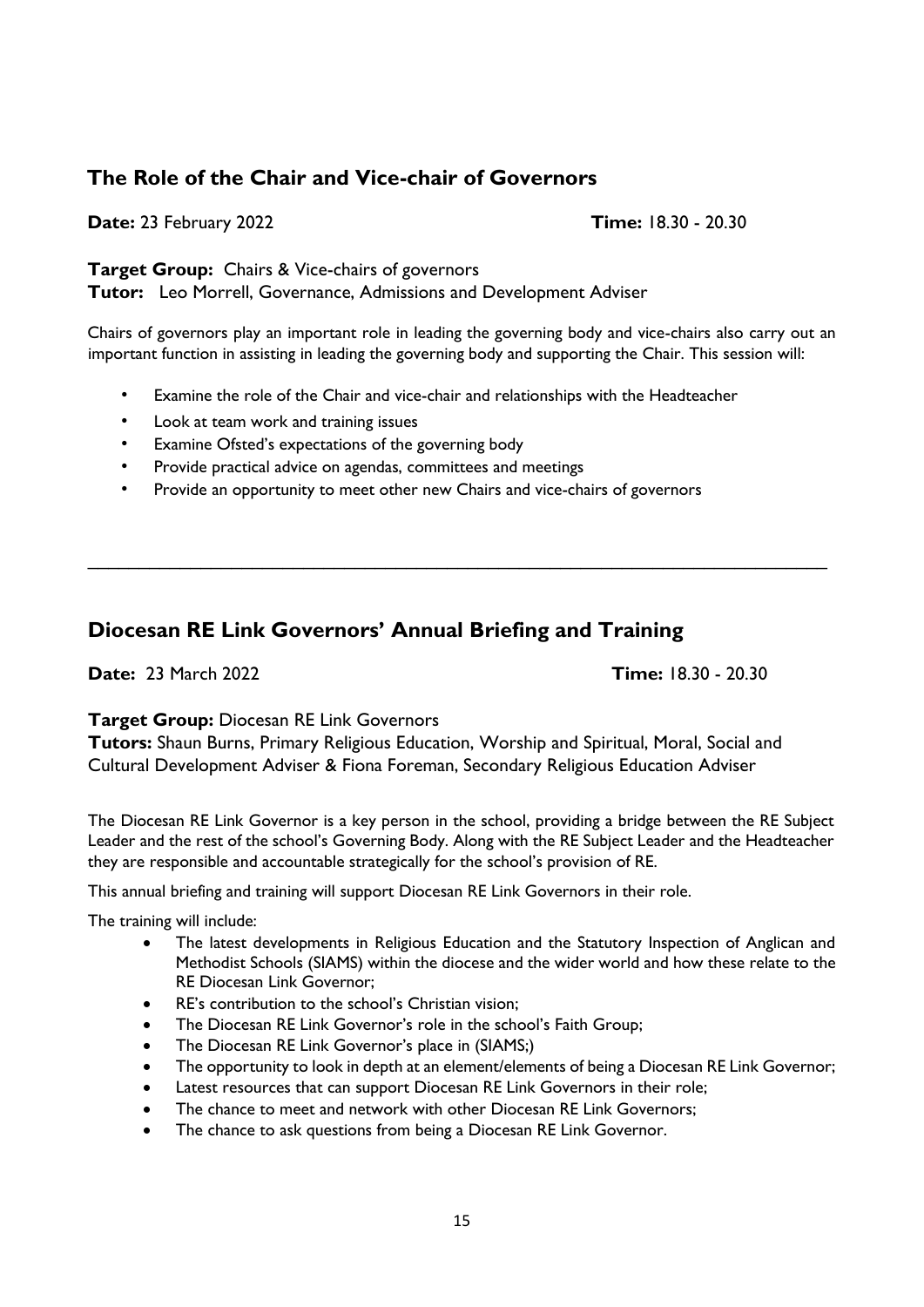#### **School Buildings – The Governor's Role**

**Date:** 21 April 2022 **Time:** 18.30 – 20.30

**Target Group:** Governors who are on the School's Premises Committee **Tutor:** Paul Forrest, Buildings and Capital Programmes Manager

This session aims to focus on:

• The respective roles of the governors, their professional consultants, the Diocesan Board, Local Authority and DfE in building maintenance and development

**\_\_\_\_\_\_\_\_\_\_\_\_\_\_\_\_\_\_\_\_\_\_\_\_\_\_\_\_\_\_\_\_\_\_\_\_\_\_\_\_\_\_\_\_\_\_\_\_\_\_\_\_\_\_\_\_\_\_\_\_\_\_\_\_\_\_\_\_**

- Procedures for ensuring satisfactory completion of a building project
- Your leadership role, with regards to sustainability, waste and energy management

#### **Clerking Employee Hearings Briefing**

**Date:** 27 April 2022 **Time:** 18.30 - 20.30

**Target Group:** Clerks and Governors regularly involved in chairing HR panels **Tutor:** Julie Richardson, Human Resources Adviser

The programme covers; the legislative requirements, protocols, guidance and policies that determine the way in which hearings should be prepared, managed and recorded.

In addition delegates will have the opportunity to explore the specific roles and responsibilities of each of the various parties involved in such hearings and, to confidentially share good practice and/or lessons learned through their lived experiences.

 $\mathcal{L}_\text{max} = \frac{1}{2} \sum_{i=1}^n \mathcal{L}_\text{max} = \frac{1}{2} \sum_{i=1}^n \mathcal{L}_\text{max} = \frac{1}{2} \sum_{i=1}^n \mathcal{L}_\text{max} = \frac{1}{2} \sum_{i=1}^n \mathcal{L}_\text{max} = \frac{1}{2} \sum_{i=1}^n \mathcal{L}_\text{max} = \frac{1}{2} \sum_{i=1}^n \mathcal{L}_\text{max} = \frac{1}{2} \sum_{i=1}^n \mathcal{L}_\text{max} = \frac{1}{2} \sum_{i=$ 

## **Admissions in Church of England Schools**

**Date:** 11 May 2022 **Time:** 18.30 – 20.30

**Target Group:** Governors

**Tutor:** Leo Morrell, Governance, Admissions and Development Adviser

This session will examine the issues surrounding a review of the school's admission policy.

The following will be covered:

- Timescales for consultation
- Key components of admission policies
- Clear, fair and objective admission criteria
- **Definitions**

The session will provide practical examples and enable governors to understand the implications of changing criteria. It will emphasise the need for clarity and transparency in admissions arrangements.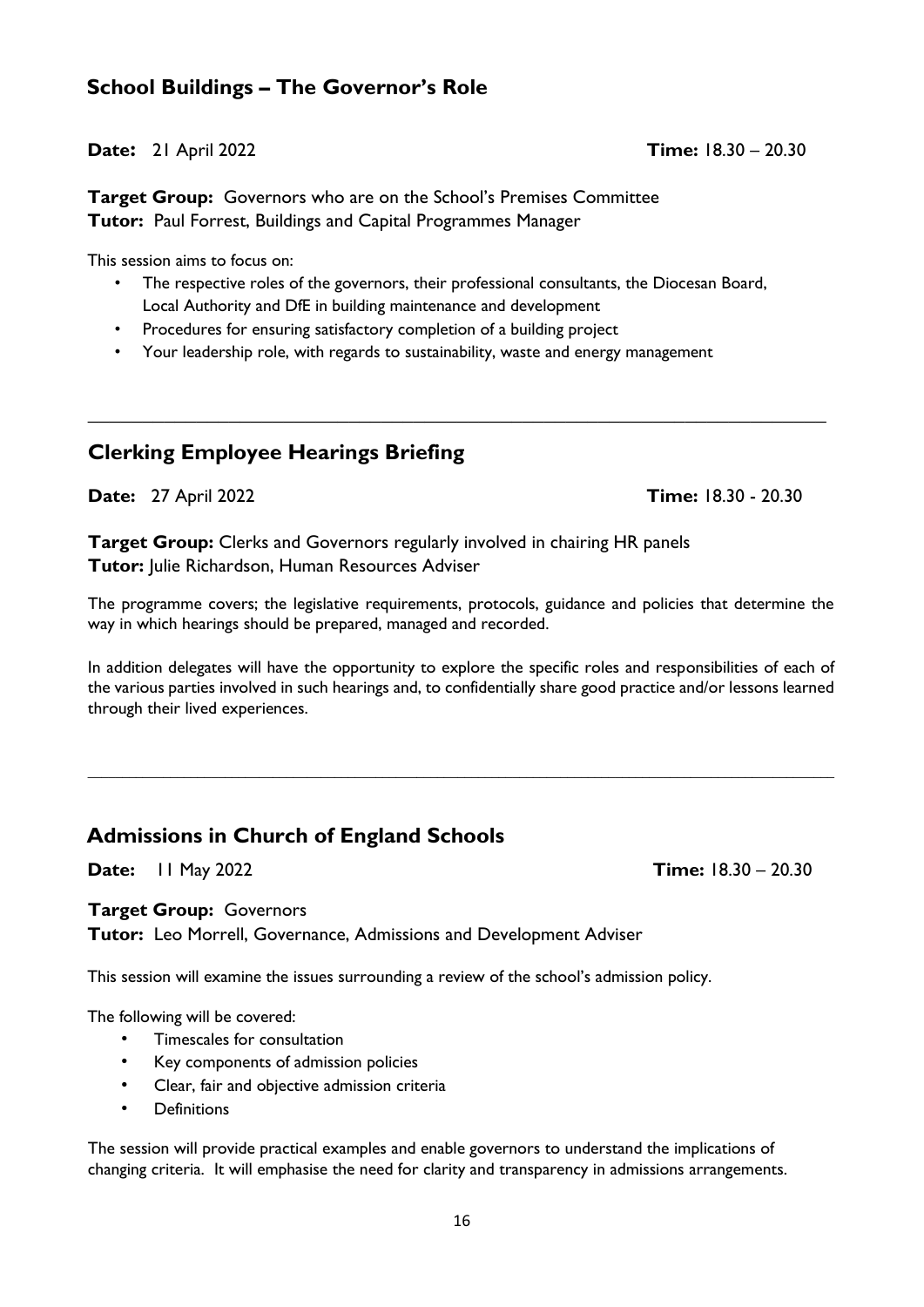#### **Handling Complaints in Schools**

#### **Target Group:** Headteachers, Chairs of governors and other governors involved in the complaints process

**Tutor:** Education Adviser

Relationships in Church schools are founded on Christian values of love and forgiveness and it is all the harder when things go wrong. Schools will receive complaints from time to time and this session will provide governors and headteachers with the skills to handle complaints effectively. There will be information on the various stages in the complaints procedure with reference to Diocesan and DfE guidance.

We will examine the roles of headteachers and governors and look at case studies giving practical examples both of the pitfalls to avoid and good practice in handling complaints.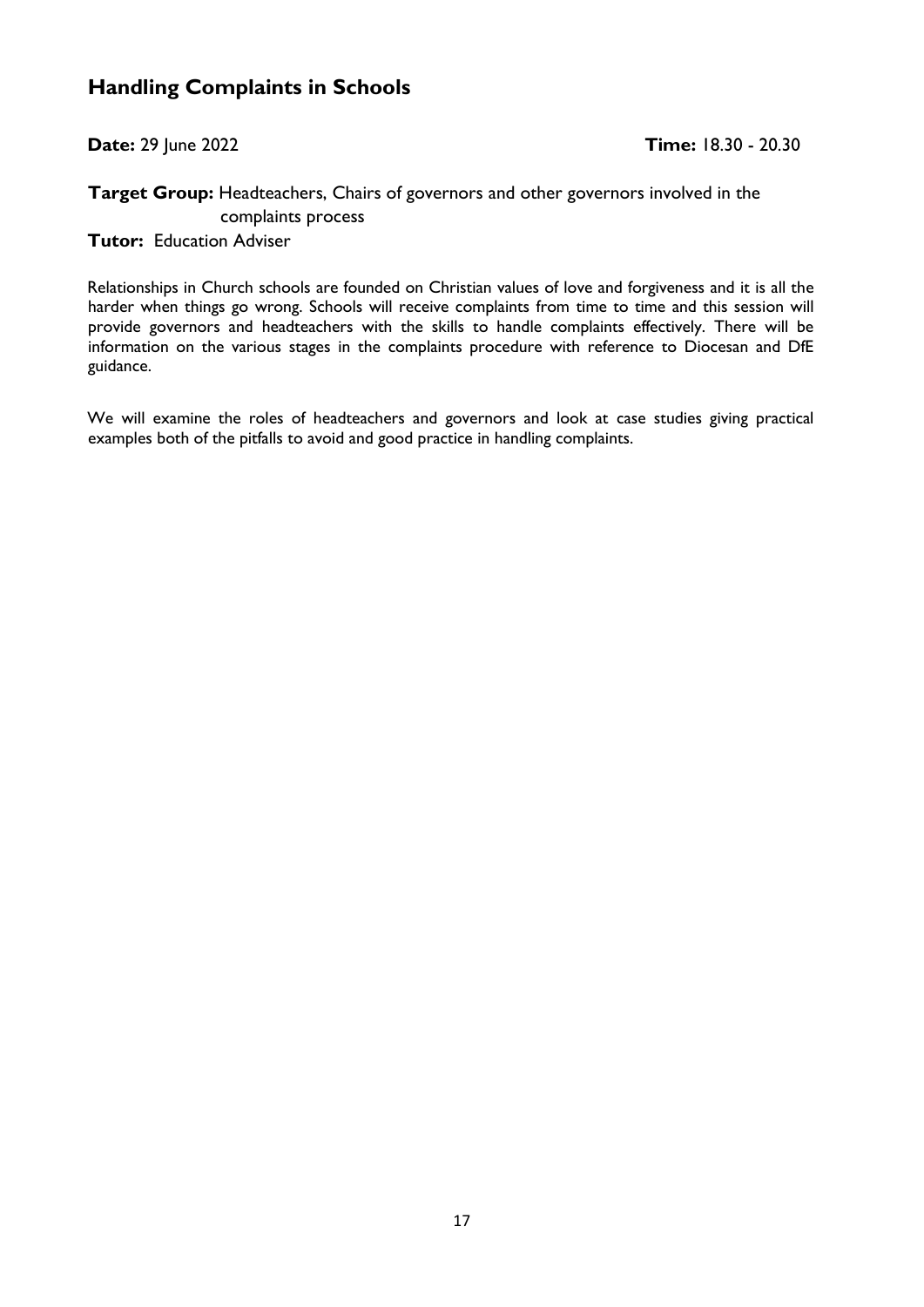## **TRAVEL INFORMATION**



**For up to date information about Safe Travel please check TFL's website:** <https://tfl.gov.uk/campaign/safer-travel-guidance?intcmp=63123>

## **Walking**

The SDBE is centrally situated, and is accessible via a short walk from various stations, landmarks and the River Thames.

Suggested app to find walking routes: <https://citymapper.com/london>

#### **Public Transport**

London Bridge – 10 minute walk London Bridge Station – Jubilee and Northern Line Waterloo – 20 minute walk Borough – Northern Line a 5 minutes walk

## **Cycling**

There are cycle racks available.

#### **Southwark Diocesan Board of Education 48 Union Street London SE1 1TD Tel: 020 7234 9200**

#### **Approaching by car**

The Board's offices are in the congestion charge zone which operates from 7.00 am to 10.00 pm (Monday to Friday - £15.00 charge per day). There is limited parking, but it is sometimes possible to reserve a parking space in our car park by telephoning the office (020 7234 9200).

On-street parking bays on Union Street are for residents only from 8.00 am to 8.00 pm every day, but there are single yellow lines.

**NB:** Union Street is one-way (west to east): there is no access to Union Street from Borough High Street, all traffic must approach from Marshalsea Road, or from Southwark Street, via O'Meara Street.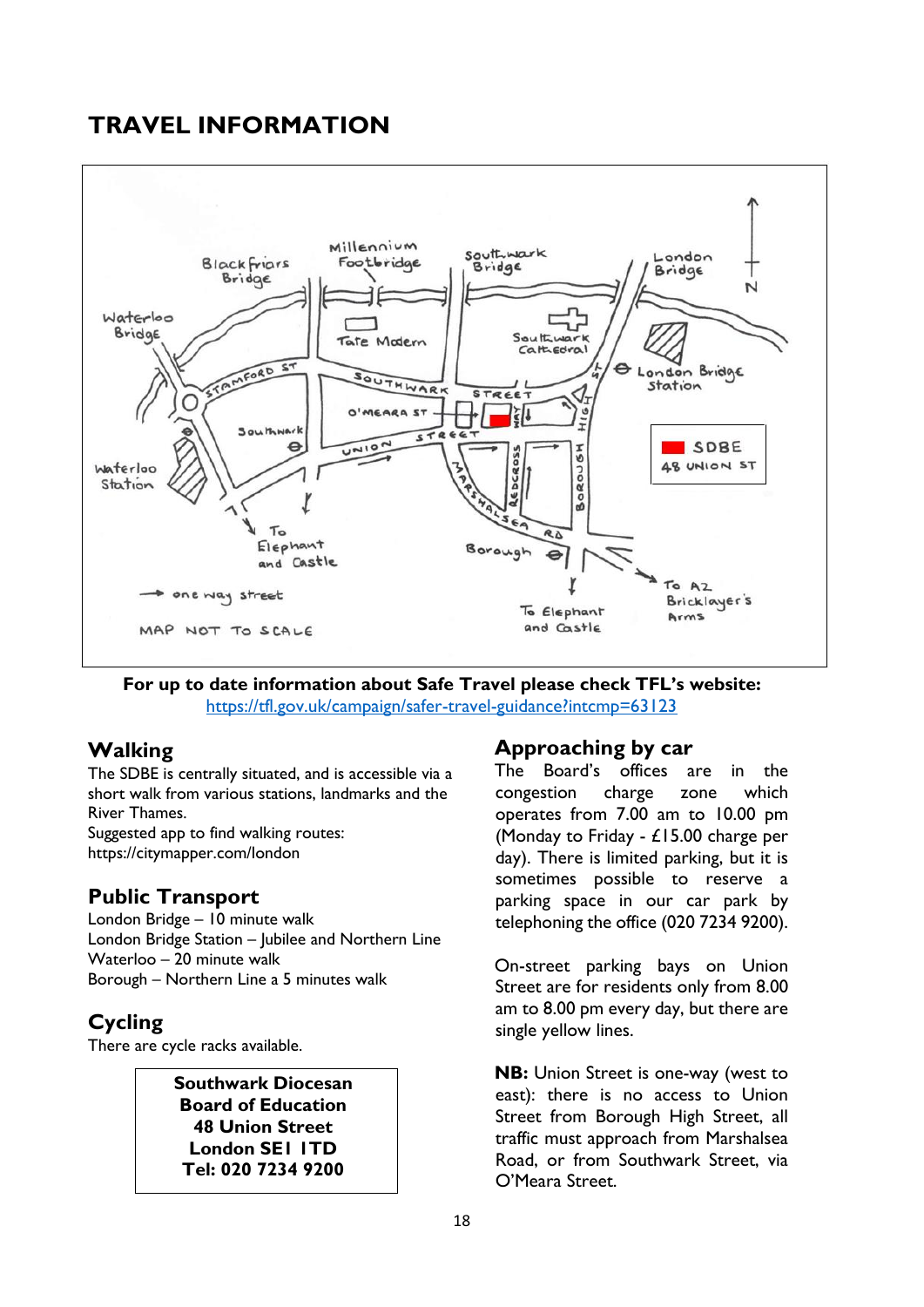

#### **SDBE/SDBE MAT STAFF LIST AND DIRECT DIAL TELEPHONE NUMBERS Switchboard Number: 020 7234 9200**

| Diocesan Director of Education                      | <b>Roz Cordner</b>          | 020 7234 9200                               |
|-----------------------------------------------------|-----------------------------|---------------------------------------------|
|                                                     |                             | roz.cordner@southwark.anglican.org          |
| Assistant Diocesan Director of Education            | <b>Marcus Cooper</b>        | 020 7234 9219                               |
|                                                     |                             | marcus.cooper@southwark.anglican.org        |
| Primary Adviser (PT)                                | <b>Hilary Grainger</b>      | hilary.grainger@southwark.anglican.org      |
| Education Advisers (PT)                             | Josephine Copeland          | josephine.copeland@southwark.anglican.org   |
|                                                     | <b>Sara Sanbrook-Davies</b> | sara.sanbrook-davies@southwark.anglican.org |
| Secondary Adviser                                   | <b>Rachael Norman</b>       | 020 7234 9217                               |
|                                                     |                             | rachael.norman@southwark.anglican.org       |
| Primary Religious Education, Worship and Spiritual, | <b>Shaun Burns</b>          | 020 7234 9218                               |
| Moral, Social and Cultural Development Adviser      |                             | shaun.burns@southwark.anglican.org          |
| Secondary RE Adviser, Wellbeing, Mental Health and  | <b>Fiona Foreman</b>        | 020 7234 9217                               |
| <b>Character Education Adviser</b>                  |                             | fiona.foreman@southwark.anglican.org        |
| Education Chaplaincy Development Officer (Interim)  |                             |                                             |
| Buildings & Capital Programmes Manager              | <b>Paul Forrest</b>         | 020 7234 9214                               |
|                                                     |                             | paul.forrest@southwark.anglican.org         |
| Human Resources Adviser (PT)                        | Julie Richardson            | 020 7234 9215                               |
| M-Th                                                |                             | julie.richardson@southwark.anglican.org     |
| Buildings & Capital Assistant Manager (PT)          | <b>Sally Chapman</b>        | 020 7234 9205                               |
| M, T, Th                                            |                             | sally.chapman@southwark.anglican.org        |
| Governance and Admissions Adviser                   | <b>Leo Morrell</b>          | 020 7234 9203                               |
|                                                     |                             | leo.morrell@southwark.anglican.org          |
| Secondary Network Partner (PT)                      | <b>Vicky Matthews</b>       | vicky.matthews@southwark.anglican.org       |
| <b>Financial Controller</b>                         | <b>David Coyle</b>          | 020 7234 9211                               |
|                                                     |                             | david.coyle@southwark.anglican.org          |
| Building and Finance Administrator                  | Anita Marijetic             | 020 7234 9210                               |
|                                                     |                             | anita.marijetic@southwark.anglican.org      |
| Finance Officer (PT)                                | <b>Patricia Duffaud</b>     | sdbefinance@southwark.anglican.org          |
| F                                                   |                             |                                             |
| Office Manager/PA to Directorate (Interim)          | <b>Clare Rusbridge</b>      | 020 7234 9206                               |
|                                                     |                             | clare.rusbridge@southwark.anglican.org      |
| Office Administrator                                | <b>Elisabeth Sparkes</b>    | 020 7234 9207                               |
|                                                     |                             | elisabeth.sparkes@southwark.anglican.org    |

#### **SDBE MULTI-ACADEMY TRUST**

| <b>Chief Executive Officer</b>          | <b>Marcus Cooper</b>     | 020 7234 9219                            |
|-----------------------------------------|--------------------------|------------------------------------------|
|                                         |                          | marcus.cooper@southwark.anglican.org     |
| <b>Chief Operating Officer</b>          | <b>Mark Burnett</b>      | 020 7234 9204                            |
|                                         |                          | mark.burnett@southwark.anglican.org      |
| Finance and Operations Business Partner | Jo Chapman               | 020 7234 9213                            |
|                                         |                          | jo.chapman@southwark.anglican.org        |
| Human Resources Business Partner        | <b>Tom Scrace</b>        | 020 7234 9202                            |
|                                         |                          | thomas.scrace@southwark.anglican.org     |
| Head of Finance                         | Felicia Fasokun          | 020 7234 9208                            |
|                                         |                          | felicia.fasokun@southwark.anglican.org   |
| <b>Education Partner</b>                | Luigi Leccacorvi         | 020 7234 9201                            |
|                                         |                          | luigi.leccacorvi@southwark.anglican.org  |
| Finance Assistant (PT)                  | <b>Sharjeel Abdullah</b> | 07493 868 371                            |
|                                         |                          | sharjeel.abdullah@southwark.anglican.org |
| <b>Marketing Apprentice</b>             | <b>Charlie McBride</b>   | charlie.mcbride@southwark.anglican.org   |